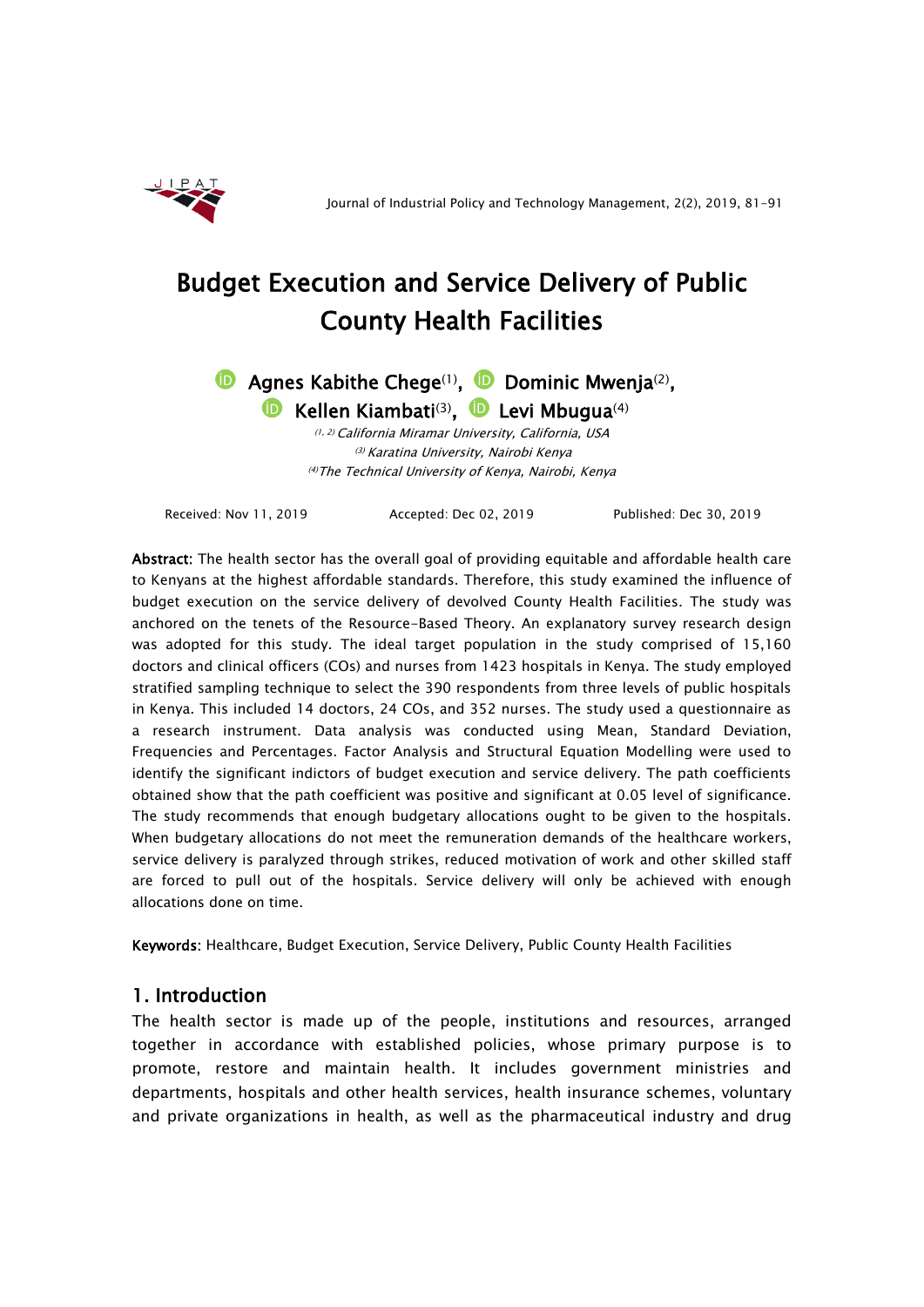wholesale companies (Nzinga et al., 2013). In many developing countries, private notfor-profit health care providers constitute an important part of the health sector, sometimes owning up to half of a country's hospitals. The health sector has been undergoing tremendous transformation globally. Health sector reform is a process that seeks major changes in national health policies, programs and practices through changes in health sector priorities, laws, regulations, organizational structure and financing arrangements, such as user fees. The central goals are most often to improve access, equity, quality, efficiency and/or sustainability (World Bank, 2014).

Devolution of government service delivery has opened up more opportunities to improve health care at the local levels in other countries (Kimathi, 2017). For instance, in the Philippines, devolution has made local government units to become more empowered to make extensive and quicker decisions about health concerns. In addition, resources have relatively increased due to more national transfers through the Insurance Regulatory Authority (IRA) while other sectors such as civil society have more institutionalized venues to participate in health service delivery (Atienza, 2014).

In Kenya, it has been found that devolution provides an opportunity to rationalize the service delivery framework for increased efficiency and accountability. This will be achieved by making counties the hub for organizing services at the local level (Khaunya et al., 2015). A report by KPMG (2014) states that the success of devolution of health care services in Kenya depends to a great extent on the presence of an enabling environment, an environment that is marked by the will and commitment of all health stakeholders. Previous studies on the subject of the devolution of healthcare have focused on the implementation of devolution in healthcare and the factors that influence this implementation (Kubai, 2015; Omondi, 2016; Miriti and Keiyoro, 2017). A study by Gimoi (2017) examined the influence that devolution has had on the Kenyan healthcare system while a study by Muchomba (2015) examined the influence of devolution on the performance of the overall health sector in Nairobi County. Therefore, the study examined the contribution of budget execution on the Service delivery of Public County Health Facilities in Kenya.

# 2. Method

The study was guided by positivism research philosophy. Through this positivism research approach, the study came up with hypotheses on the basis of existing empirical studies and theories. To test the hypotheses, the study translated human capital development into measurable form. The study adopted an explanatory survey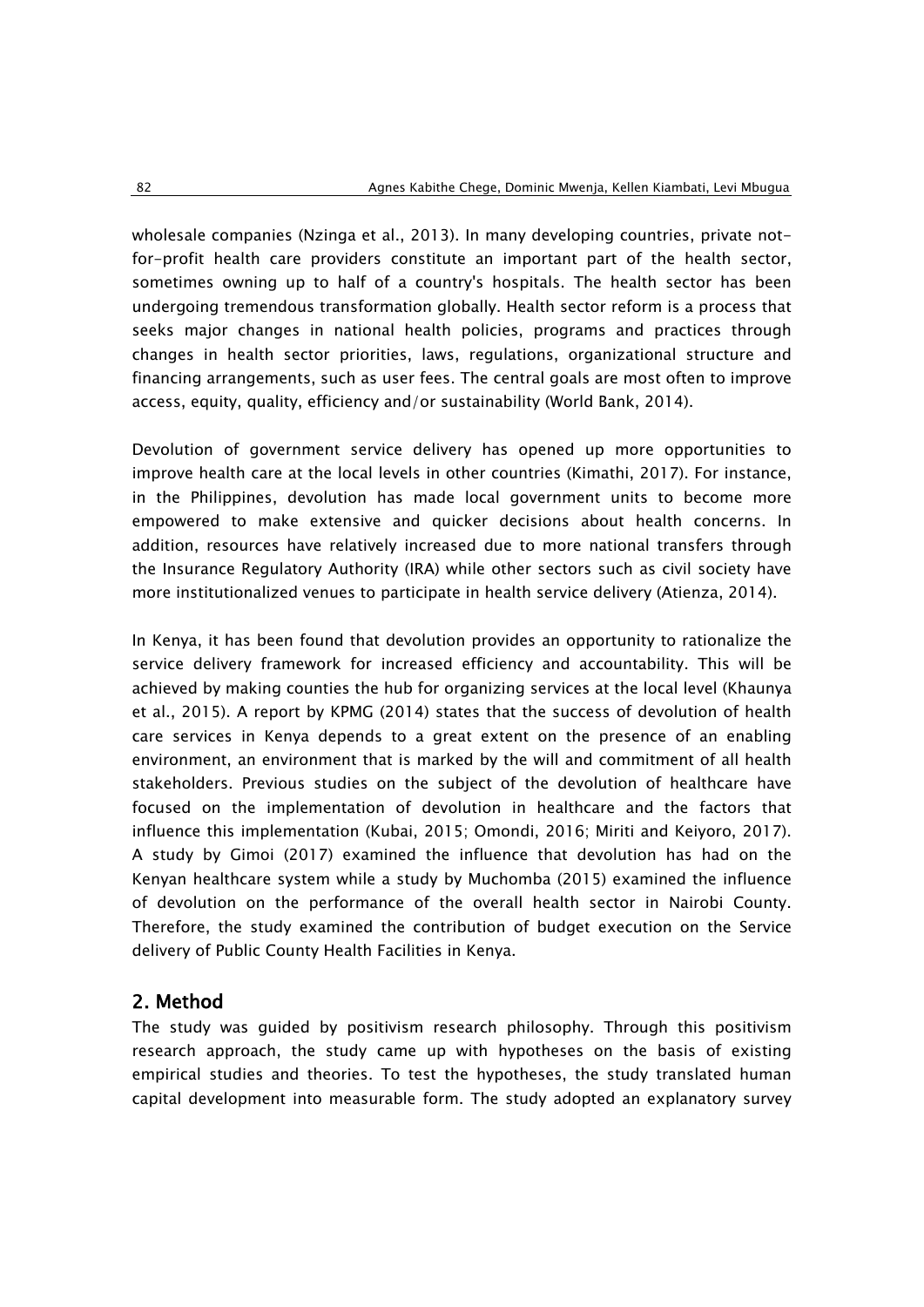research design. Saunders and Lewis (2012) noted that a research design helps to foster a smooth research operation which is aimed at making the research efficient, cost effective and time effective. This study used the research design to help conduct the research on the relationship between human capital development, and the dependent variable – service delivery of public county health facilities. The ideal target population in our study was comprised doctors and clinical officers (COs) and nurses from the 1423 level 3, 4 and 5 hospitals in Kenya (MOH, 2014). Therefore, the total target population was 15,160 among the medical staff.

|                       |                | Table 1. Medical Staff |               |        |
|-----------------------|----------------|------------------------|---------------|--------|
| <b>Hospital Level</b> | <b>Doctors</b> | COs                    | <b>Nurses</b> | Total  |
| Three (3)             | 47             | 112                    | 456           | 767    |
| Four $(4)$            | 297            | 417                    | 8,917         | 9,733  |
| Five $(5)$            | 234            | 389                    | 4.291         | 4,926  |
| <b>Total</b>          | 578            | 918                    | 13.664        | 15,160 |

In the study, the sampling frame constituted of 15,160 medical staff comprising of doctors, COs, and nurses (GOK, 2018). The study employed stratified sampling technique to select the respondents from the three levels of public hospitals in Kenya. Kothari (2004) argued that through stratified sampling it is easier to select respondents especially if they can be classified into different groups. This is especially important in this study which focused on different cadres comprising of doctors, clinical officers, administrators and nurses. Stratified sampling was therefore suitable since the study had different strata of respondents. The study adopted Yamane (1967) formula for simple random sampling of the medical officers following the nature and the characteristic of the target population in order to achieve the required sample for the population.

Yamane (1967) Formula

$$
n = \frac{N}{1 + N(d)(d)}
$$

Where:

 $N =$  target (total) population of medical officers (15,426)

 $n =$  desired sample size

d= confidence interval (0.05 testing at 5% significant level)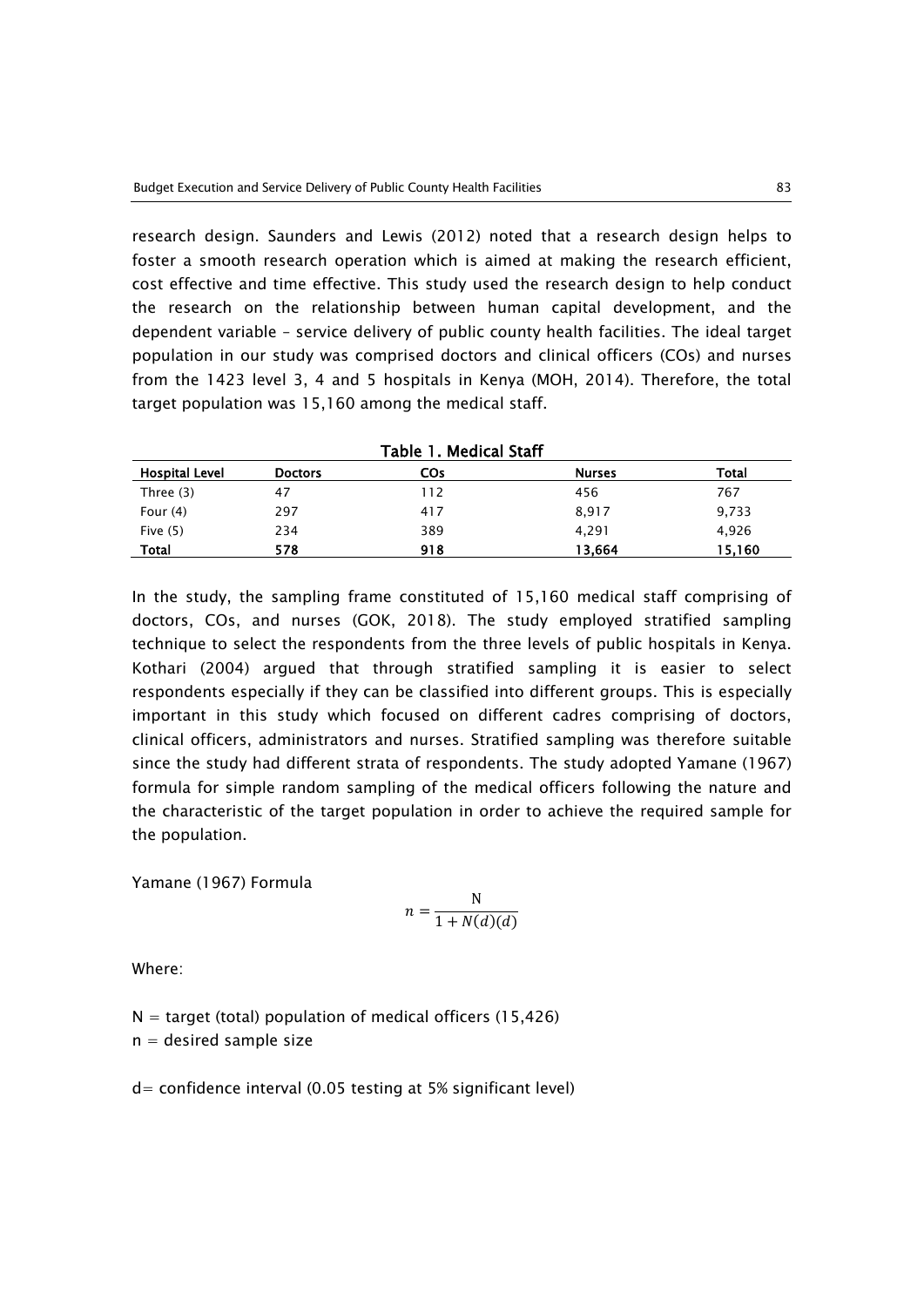| $n =$ | 15,160                   |
|-------|--------------------------|
|       | $1 + 15,426(0.05)(0.05)$ |
|       | $n = 390$                |

| Table 2. Sample Population |                |        |     |        |               |        |
|----------------------------|----------------|--------|-----|--------|---------------|--------|
| <b>Hospital Level</b>      | <b>Doctors</b> | Sample | COs | Sample | <b>Nurses</b> | Sample |
| Three (3)                  | 47             |        | 112 |        | 456           | 12     |
| Four $(4)$                 | 297            |        | 417 | 11     | 8.917         | 230    |
| Five $(5)$                 | 234            | 6      | 389 | 10     | 4.291         | 110    |
| Total                      | 578            | 14     | 918 | 24     | 13.664        | 352    |

The sample size for the study was 390 respondents from level 3, 4 and 5 public hospitals in Kenya. This included 14 doctors, 24 COs, and 352 nurses. This study used primary data which was collected by administering questionnaires as an instrument to the respondents in all the three levels of public hospitals. The questionnaires collected quantitative data using Likert style questions. The questionnaires were dropped and the researcher picked up the questionnaires after they were filled. The researcher took  $10\%$  (n=39) of the population to participate in the pilot study test in testing of data collection instrument for internal consistency (reliability) and validity. The respondents for pilot test were selected from Nairobi County which is suitable because it has a huge number of the targeted levels 3, 4 and 5 hospitals and the county has diversified characteristics which could reflect the situation in the whole country. The questionnaire contained 47 items measuring the variables of the study. The overall Cronbach alpha value for the 8 items was 0.838, which is more than 0.7, showing the overall reliability of the indicators under budget execution as indicated in Table 3.

|  | Table 3. Overall Cronbach's Alpha |  |
|--|-----------------------------------|--|
|  |                                   |  |

| Cronbach's Alpha | Items<br>N<br>∩t |
|------------------|------------------|
| .838             |                  |

The ability of a research instrument to be a true measure of what it claims to measure is known as validity (Bryman & Cramer, 2012). In ensuring validity, the final copy of the questionnaire was discussed with an expert so as to establish both content and face validity. In the content validity examination by the experts, they checked and identified the shortfall of the research instrument in anticipation of what it ought to be measuring as per the research questions. The expert opinion was used to identify the face validity by checking on its structure, grammar, alignment as per margin and any other issue which may minimize the chances of the questionnaires being responded to or fall short of collecting the desired data. Data analysis was executed using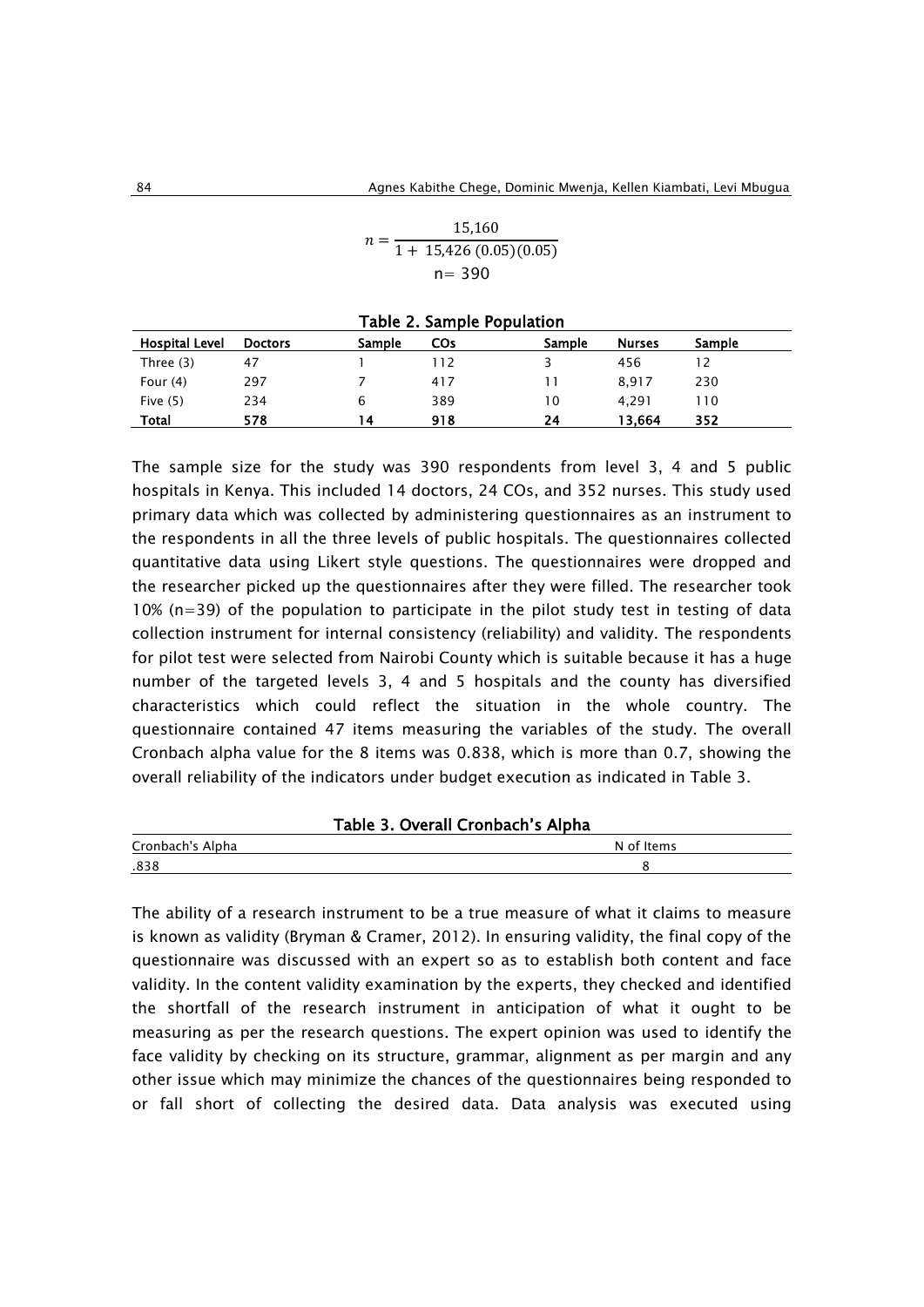descriptive and inferential statistics. In this section, a variety of statistical procedures were used in the analysis of the data starting with descriptive statistics followed by inferential statistics such as exploratory factor analysis and tests for normality, linearity, multicollinearity and homoscedasticity. Descriptive statistics adopted the mean, standard deviation, percentages and frequency of response while inferential statistics used Structural Equation Modeling (SEM) using Analysis of Moment Structures (AMOS) version 26 as the tool of analysis.

### 3. Results

The study examined the influence of budget execution on the service delivery of public county health facilities in Kenya. The study found that the respondents agreed with the following statements on budget execution: There are budgetary allocations for the purchase of hospital equipment (M = 3.13, SD = 0.912); there are budgetary allocations for the purchase of drugs ( $M = 3.06$ , SD = 0.936); there are budgetary allocations for the maintenance and renovation of health facilities ( $M = 3.12$ , SD = 0.962) and there are health financing schemes in my county ( $M = 3.13$ , SD = 1.316). The respondents however disagreed to the following statements: my hospital receives enough budgetary allocation ( $M = 2.53$ , SD = 1.153); the county plans and prioritizes the budgetary allocations to various hospitals in the county ( $M = 2.86$ , SD = 1.160); and there are budgetary allocations for the remuneration of hospital staff ( $M = 2.92$ ,  $SD = 1.359$ ). The findings are shown in Table 4.

|                                                                                                  | Mean | SD    |
|--------------------------------------------------------------------------------------------------|------|-------|
| My hospital receives enough budgetary allocation                                                 | 2.53 | 1.153 |
| The county plans and prioritizes the budgetary allocations to various hospitals in the<br>County | 2.86 | 1.160 |
| There are budgetary allocations for the purchase of hospital equipment                           | 3.13 | .912  |
| There are budgetary allocations for the purchase of drugs                                        | 3.06 | .939  |
| There are budgetary allocations for the maintenance and renovation of health facilities          | 3.12 | .962  |
| There are budgetary allocations for the remuneration of hospital staff                           | 2.92 | 1.359 |
| There are health financing schemes in my county                                                  | 3.13 | 1.316 |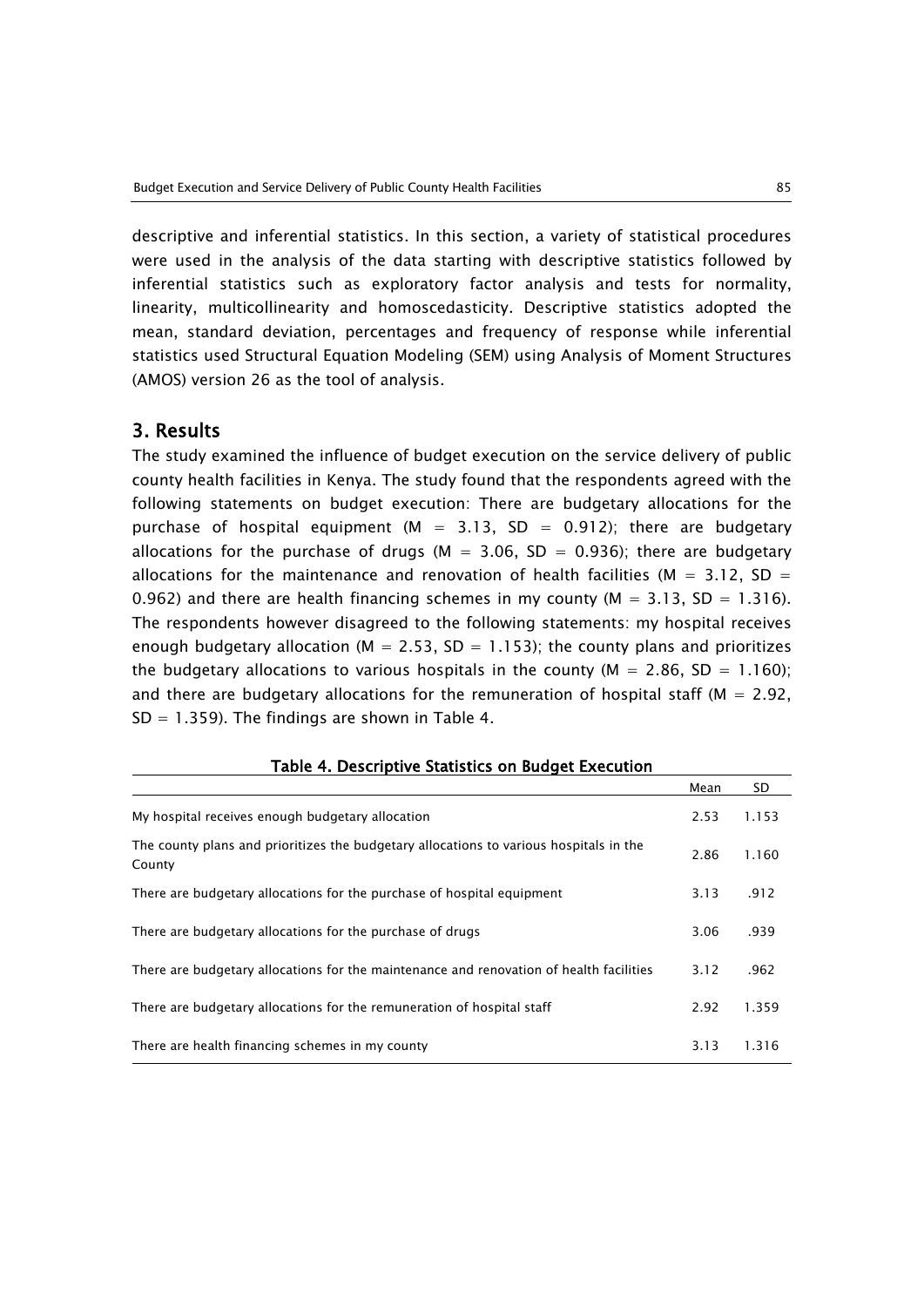Factor analysis was conducted to reduce items of budget execution, which was measured using seven items thereby the construct was factor analyzed in order to come up with an appropriate measure. The study found a KMO value of 0.636 and Bartlett's test,  $x2(21, N = 316) = 663.022$ ,  $p = .000$ . The results are presented in Table 5. This shows that sampling was adequate for the variable.

| Kaiser-Meyer-Olkin Measure of Sampling Adequacy. | .636                                                  |
|--------------------------------------------------|-------------------------------------------------------|
| Approx. Chi-Square                               | 663.022                                               |
| df                                               | 21                                                    |
| Sig.                                             | .000                                                  |
|                                                  | Table 5. KMO and Bartlett's Test for Budget Execution |

The results for scree plot indicated that two components had Eigen Value that was greater than one. This finding corroborates total variance explained results for equipped health facilities. The results are presented in Figure 1.



Figure 1. Scree Plot for Budget Execution Construct

The factor loadings for budget execution were obtained in the study as shown in Table 6. The acceptable threshold was set at 0.6. The acceptable threshold was set at 0.6. All the loadings were more than 0.6 except the second component (the county plans and prioritizes the budgetary allocations to various hospitals in the County) and the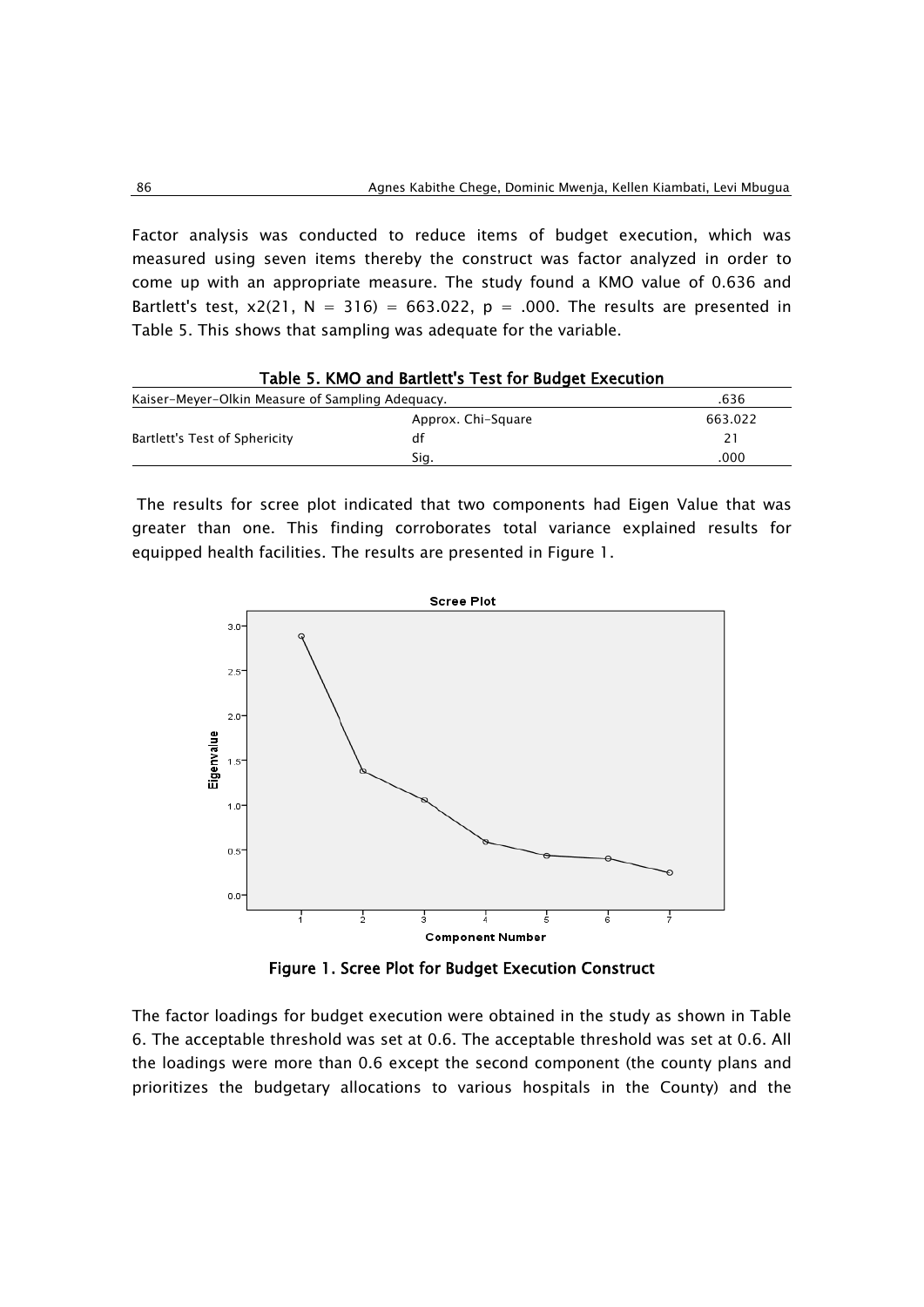seventh component (there are health financing schemes in the county), therefore the two questions were dropped for budget execution.

|                                                                                                  | Component |         |
|--------------------------------------------------------------------------------------------------|-----------|---------|
|                                                                                                  |           |         |
| My hospital receives enough budgetary allocation                                                 | .670      | .196    |
| The county plans and prioritizes the budgetary allocations to various hospitals in the<br>County | .438      | .664    |
| There are budgetary allocations for the purchase of hospital equipment                           | .686      | .146    |
| There are budgetary allocations for the purchase of drugs                                        | .642      | .459    |
| There are budgetary allocations for the maintenance and renovation of health facilities          | .763      | $-.179$ |
| There are budgetary allocations for the remuneration of hospital staff                           | .696      | $-.483$ |
| There are health financing schemes in my county                                                  | .543      | $-.635$ |
| Extraction Mothod: Dringinal Component Anglycic                                                  |           |         |

## Table 6. Component Matrix for Budget Execution Construct

Extraction Method: Principal Component Analysis.

a. 2 components extracted.

#### 3.1. Hypothesis Testing

The hypothesis in the study was stated as; RH: Budget execution has a positive influence on the service delivery of public county health facilities in Kenya. Before path coefficients were obtained, confirmatory factor analysis was conducted and subjected to maximum likelihood CFA. The study found that the relative normed Chi square value of 62.902 (p value =  $0.000$ ) indicating an acceptable fit between the hypothesized model and the sample data. In addition, the NFI =  $.822$ , TLI =  $.663$ , CFI =  $.831$ indicated an acceptable fit as they were approximately 0.7. The analysis yielded the path diagram presented in Figure 2 and Table 7.



Figure 2. Budget Execution CFA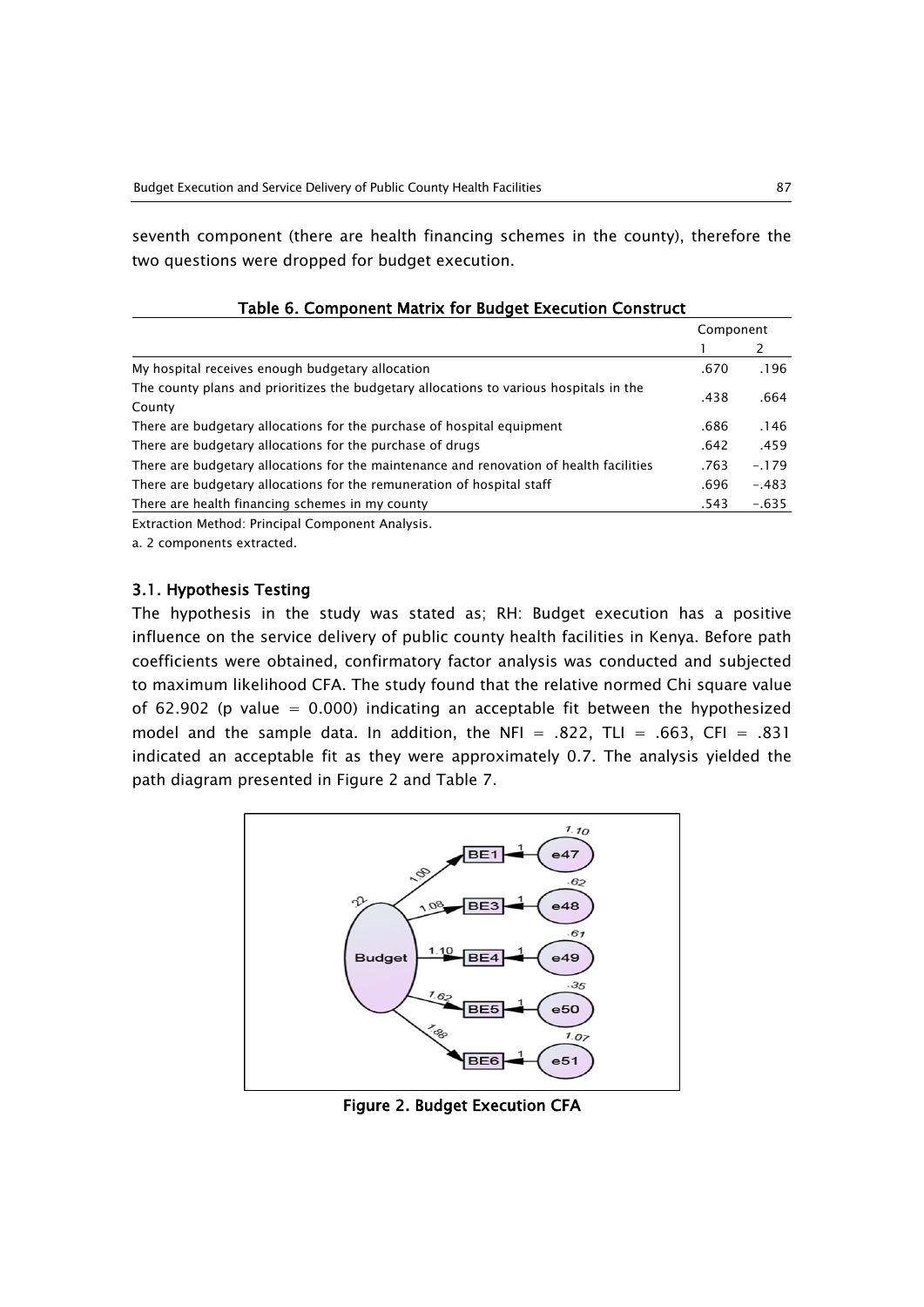| Table 7. Baseline Comparisons for Budget Execution |        |                     |                    |                  |       |  |
|----------------------------------------------------|--------|---------------------|--------------------|------------------|-------|--|
| Model                                              | NFI    | <b>RFI</b><br>rho l | IFI                | TLI              | CFI   |  |
|                                                    | Delta1 |                     | Delta <sub>2</sub> | rho <sub>2</sub> |       |  |
| Default model                                      | .822   | .644                | .834               | .663             | .831  |  |
| Saturated model                                    | 1.000  |                     | 000. ا             |                  | 1.000 |  |
| Independence model                                 | .000   | .000                | .000               | .000             | .000  |  |

The path coefficients obtained show that the path coefficient was positive and significant at 0.05 level of significance. Path coefficient beta value was obtained as  $\beta =$ 0.47. These findings indicate that for every 1-unit increase in budget execution, service delivery is predicted to increase by 0.47 in public county health facilities in Kenya. In addition, all the factor loadings were well above 0.5 and therefore they were within the acceptable threshold. The findings are shown in Figure 3.



Figure 3. Path Coefficients for Budget Execution

The overall table with path coefficients, standard errors, and p values was therefore summarized as shown in Table 8. As presented, all the p values for the paths in the model were less than 0.05 and thus significant at 0.05 level of significance. In particular, the CR value for the budget execution and service delivery was 4.080, and its p value is 0.000, which is less than 0.05. This p value tested the fourth hypothesis in the study at 5% significance level. Therefore, the null hypothesis that budget execution has no positive influence on the service delivery of public county health facilities in Kenya was rejected.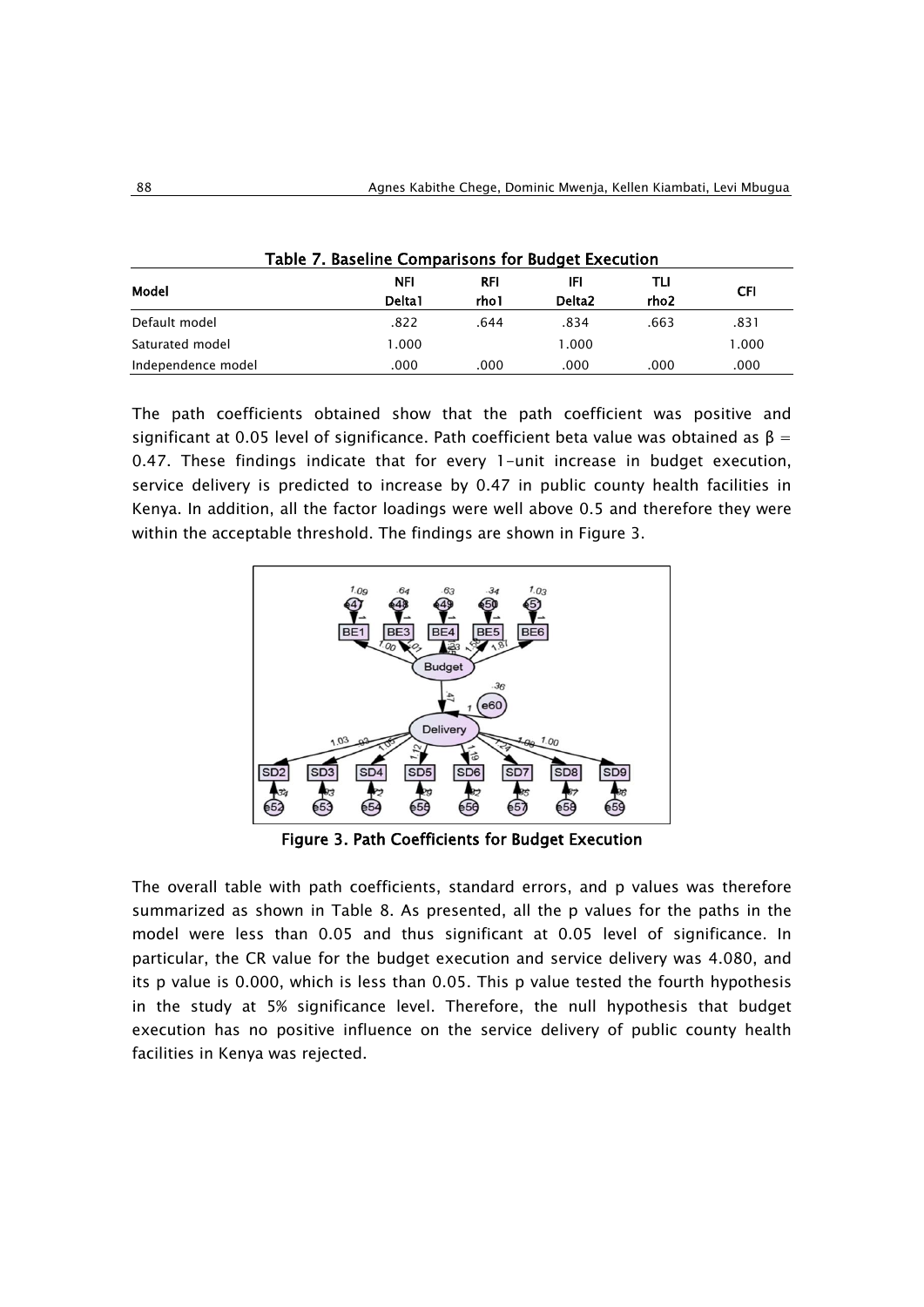|                                         | rable o. Regression Coemicients for budget execution and service Delivery |           |                                |       |      |         |     |
|-----------------------------------------|---------------------------------------------------------------------------|-----------|--------------------------------|-------|------|---------|-----|
| Standardized<br>Path<br><b>Estimate</b> |                                                                           |           | <b>Unstandardized Estimate</b> | S.E.  | C.R. | P Label |     |
| SD                                      | $\lt$ ---                                                                 | <b>BE</b> | .352                           | .469  | .115 | 4.080   | *** |
| BE1                                     | $\lt$ ---                                                                 | BE        | .418                           | 1.000 |      |         |     |
| BE3                                     | $\lt$ ---                                                                 | <b>BE</b> | .520                           | 1.013 | .179 | 5.656   | *** |
| BE4                                     | $\leftarrow$ - - -                                                        | <b>BE</b> | .537                           | 1.045 | .182 | 5.738   | *** |
| BE5                                     | $\leftarrow$ --                                                           | <b>BE</b> | .793                           | 1.581 | .246 | 6.437   | *** |
| BE6                                     | $\lt$ ---                                                                 | <b>BE</b> | .663                           | 1.870 | .300 | 6.234   | *** |
| SD <sub>9</sub>                         | $\leftarrow$ --                                                           | SD.       | .570                           | 1.000 |      |         |     |
| SD <sub>8</sub>                         | $\lt$ ---                                                                 | <b>SD</b> | .673                           | 1.075 | .117 | 9.168   | *** |
| SD7                                     | $\leftarrow$ --                                                           | SD.       | .804                           | 1.237 | .121 | 10.209  | *** |
| SD <sub>6</sub>                         | $\leftarrow$ --                                                           | SD.       | .804                           | 1.186 | .116 | 10.208  | *** |
| SD <sub>5</sub>                         | $\leftarrow$ --                                                           | <b>SD</b> | .802                           | 1.120 | .110 | 10.198  | *** |
| SD4                                     | $\lt$ ---                                                                 | <b>SD</b> | .624                           | 1.052 | .121 | 8.705   | *** |
| SD <sub>3</sub>                         | $\lt$ ---                                                                 | SD.       | .525                           | .926  | .121 | 7.679   | *** |
| SD <sub>2</sub>                         | $\leftarrow$ --                                                           | SD        | .496                           | 1.028 | .140 | 7.352   | *** |

Table 8. Regression Coefficients for Budget Execution and Service Delivery

## 4. Discussion

The findings of the study are in line with those of Gwatkin et al. (2013) and Bonilla-Chacin et al. (2015) that there are financial constraints experienced in health care facilities which have led to the decrease of healthcare quality, the collapse of the already inefficient public health activities, and the increased incidence of out-ofpocket expenditures. In addition, Frisina and Gotze (2011) agree that in developing countries particularly Africa, health financing reforms have been motivated by growing demand for better health care at a time when governments are faced with shrinking resources and can no longer honor its traditional commitment to providing free care. Economic crises are said to challenge welfare states by forcing them to cut expenditure by pursuing reforms aimed at cost containment and efficiency-enhancing strategies.

The null hypothesis that budget execution has no positive influence on the service delivery of public county health facilities in Kenya was rejected. Borghi et al. (2014) agree with these findings while Filmer and Pritchett (2009) do not agree.

# 5. Conclusions

The study concluded that the hospitals had budgetary allocations for the purchase of hospital equipment, drugs, maintenance and renovation of health facilities as well as health financing schemes. This contributed to the positive relationship between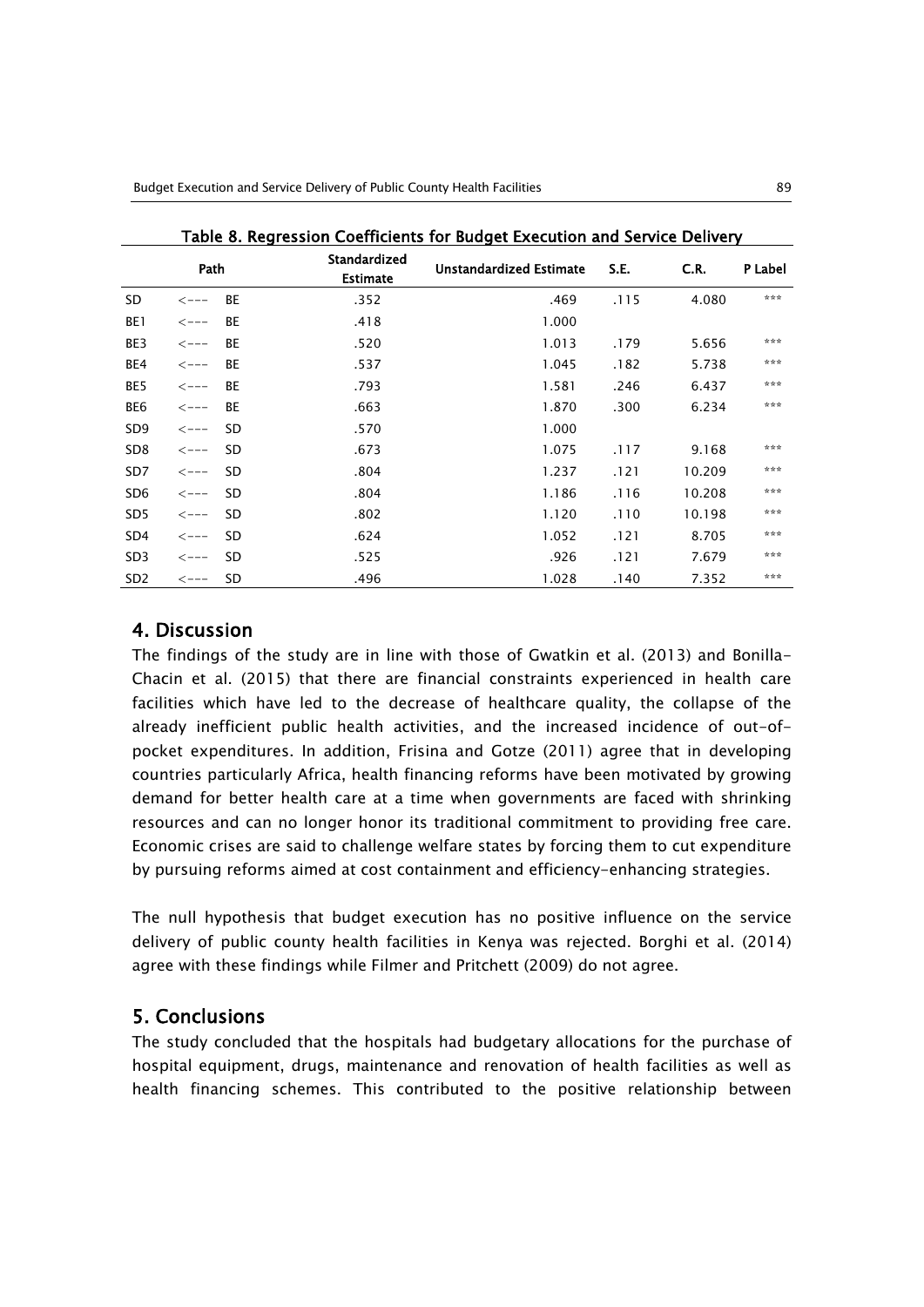budgetary allocations and service delivery in the facilities, as more budgetary allocations would ensure efficient and effective service delivery.

The study found that that the hospitals did not receive enough budgetary allocation as the counties did not plan and prioritize the budgetary allocations to various hospitals. The study therefore recommends that enough budgetary allocations ought to be given to the hospitals, as any facility cannot run without enough finances. In addition, when budgetary allocations do not meet the remuneration demands of the healthcare workers, service delivery is paralyzed through strikes, reduced motivation of work and other skilled staff are forced to pull out of the hospitals. Service delivery will only be achieved with enough allocations which are done on time.

#### References

- Atienza, M. E. L. (2014), "The politics of health devolution in the Philippines: Experiences of municipalities in a devolved set-up." Philippine Political Science Journal, 25(48), 25-54.
- Borghi, J. O., Ensor, T., Somanathan, A., Lissner, C., Mills, A., & Lancet Maternal Survival Series steering group. (2014), "Mobilising financial resources for maternal health." The Lancet, 368(9545), 1457-1465.
- Filmer, D., & Pritchett, L. (2009), "The impact of public spending on health: does money matter?" Social science & medicine, 49(10), 1309-1323.
- Frisina, L., & Götze, R. (2011), "Health care policy for better or for worse? Examining NHS reforms during times of economic crisis versus relative stability." Social Policy & Administration, 45(4), 488-505.
- Gimoi, T. M. (2017), "The Impact of Devolution on Health Care Systems: A Case Study of Nairobi County Health Facilities". Doctoral dissertation, United States International University-Africa.
- Government of Kenya (2018), "Kenya Health Policy 2012-2030 Revised." Nairobi: Ministry of Medical Services and Ministry of Public Health and Sanitation.
- Gwatkin, D., S. Rutstein, K. Johnson, E. A. Suliman & A. Wagstaff. 2013, "Initial Country-Level Information about Socioeconomic Differences" in Health, Nutrition, and Population. Vols. I and II. Washington, DC: World Bank.
- Khaunya, M. F., Wawire, B. P., & Chepng'eno, V. (2015), "Devolved Governance in Kenya; Is it a False Start in Democratic Decentralization for Development." International Journal of Economics, Finance and Management, 4(1), 12-21.
- Kimathi, L. (2017), "Challenges of the Devolved Health Sector in Kenya: Teething Problems or Systemic Contradictions?" Africa Development, 42(1), 55-77.
- Kothari, C. R. (2004), "Research methodology: Methods and techniques." New Age International.
- Kubai, M. M. (2015), "Factors influencing effective implementation of devolution: a case of Meru County, Kenya." Nairobi, Kenya.